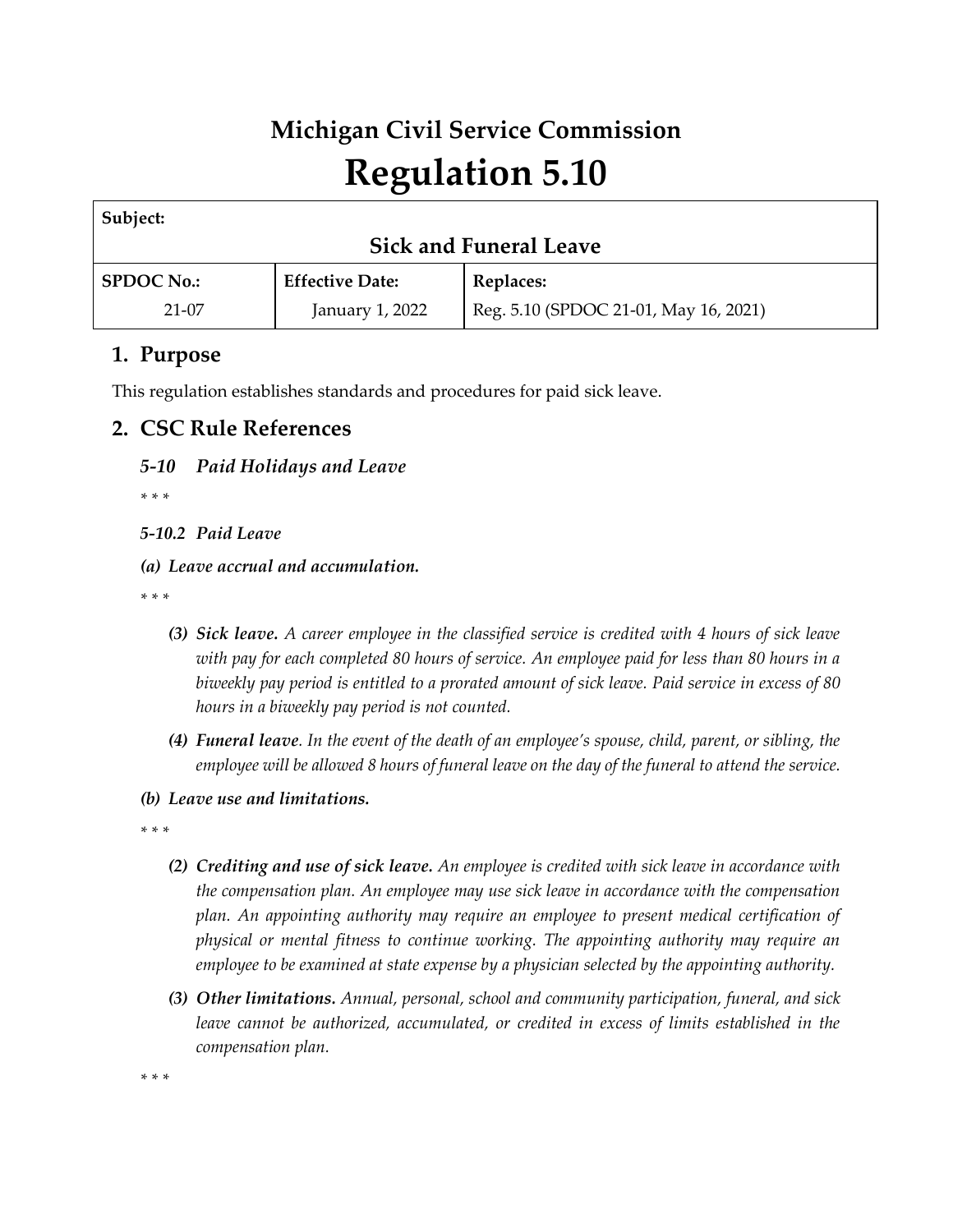*(5) Use of funeral leave. An employee may use funeral leave when approved by the appointing authority in accordance with the compensation plan.*

# **3. Standards**

- **A. Sick Leave Crediting and Accumulation.** Every career employee is credited with 4 hours of sick leave for each 80 hours of service completed.
	- 1. Paid service above 80 hours in a biweekly work period is not counted.
	- 2. If paid service is below 80 hours in a biweekly work period, leave credits are prorated based on hours in pay status for that pay period.
	- 3. Temporary layoff and Plan A time is included in computing service hours for sick leave credits, under rule 2-4.4.
	- 4. Sick leave is credited after the biweekly work period when it is earned.
	- 5. Sick leave is accumulated during the employee's period of classified service.

## **B. Sick Leave Use.**

- 1. Any sick leave use must have the appointing authority's approval.
- 2. Sick leave is available only in biweekly periods after it is earned. Sick leave cannot be credited or used in anticipation of future accruals. Absent applicable accrued leave, compensation reduction for lost time is made for the work period when an absence occurred. The employee may elect to not use annual leave to cover such absence.
- 3. The employee must certify all sick leave use by such evidence as the appointing authority requires. Falsifying such evidence is cause for dismissal.
- 4. Sick leave may be used by an employee for the following:
	- a. Personal illness, injury, serious health condition, temporary disability, exposure to a contagious disease endangering others, or illness or injury in the immediate family necessitating absence from work. Immediate family is defined as the employee's spouse, children, grandchildren, parents, foster parents, parents-inlaw, siblings, and any persons whose financial or physical care is the employee's principal responsibility.
	- b. Appointments with a doctor, dentist, or other recognized practitioner to the extent required to complete such appointments when appointments cannot be arranged during non-duty hours.
	- c. Death or attendance at the funeral of a relative or person whose financial or physical care is the employee's principal responsibility.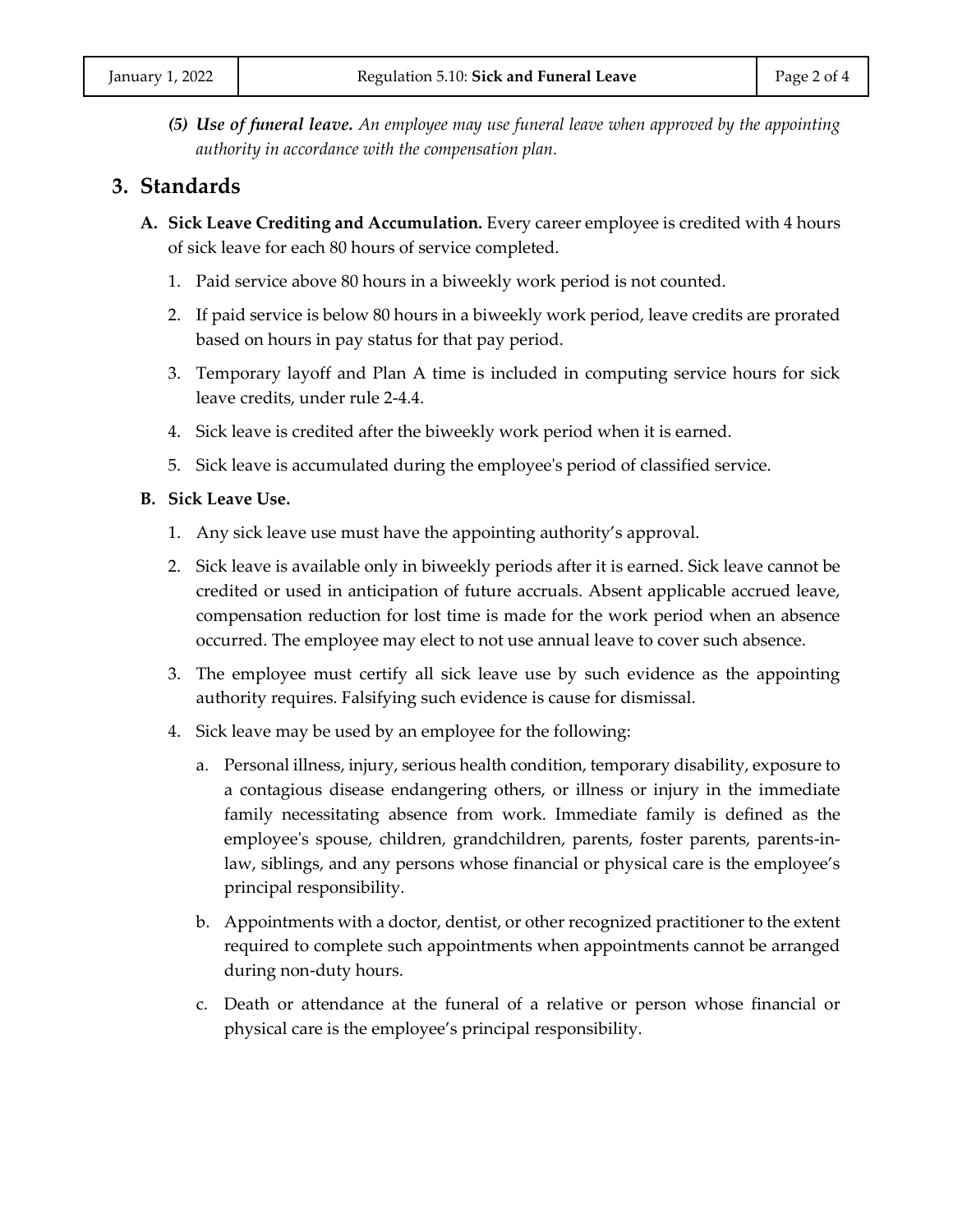- d. Work incapacitating injury or illness for which an employee may be eligible for disability benefit under the Michigan Workers' Compensation Act, to supplement the employee's disability benefit to the employee's regular wage.
- **C. Sick Leave for 2021 COVID-19 Vaccine**. All career employees will receive a one-time grant of 8 hours of sick leave to be added to their sick leave balance for the pay period beginning May 16, 2021, or as soon as administratively feasible, to implement in the state's payroll and timekeeping systems. This leave is intended to be used by the employee to obtain the COVID-19 vaccine during 2021. Use of this leave is subject to the same conditions as sick leave provided in this regulation and does not require exhaustion of any other accrued paid leave.

# **D. Transfer of Sick Leave.**

- 1. Employees who move to another state agency and remain in the classified service are credited with all unused sick leave by receiving agencies.
- 2. Employees moving between classified and executive branch unclassified positions transfer all accrued sick leave.

# **E. Separations.**

- 1. **Employees continuously employed since before October 1, 1980.**
	- a. An employee separating from the classified service because of death, retirement, or vested retirement under a state retirement act is paid for 50 percent of unused sick leave as of the effective date of separation. In case of death, payment is made to the beneficiary or estate.
	- b. An employee separating from the classified service for any other reason is paid for the percentage of unused sick leave indicated below:

| Sick Leave Balance (hours) | Percentage Paid |
|----------------------------|-----------------|
| < 104                      |                 |
| 104-208                    | 10              |
| 209-416                    | 20              |
| 417-624                    | 30              |
| 625-832                    | 40              |
| >832                       | 50              |

- c. Payment is made at the employee's last rate of pay by the agency from which the employee separates.
- d. Employees who receive payoffs are not entitled to buy back or have unpaid balances restored if returning to classified employment.